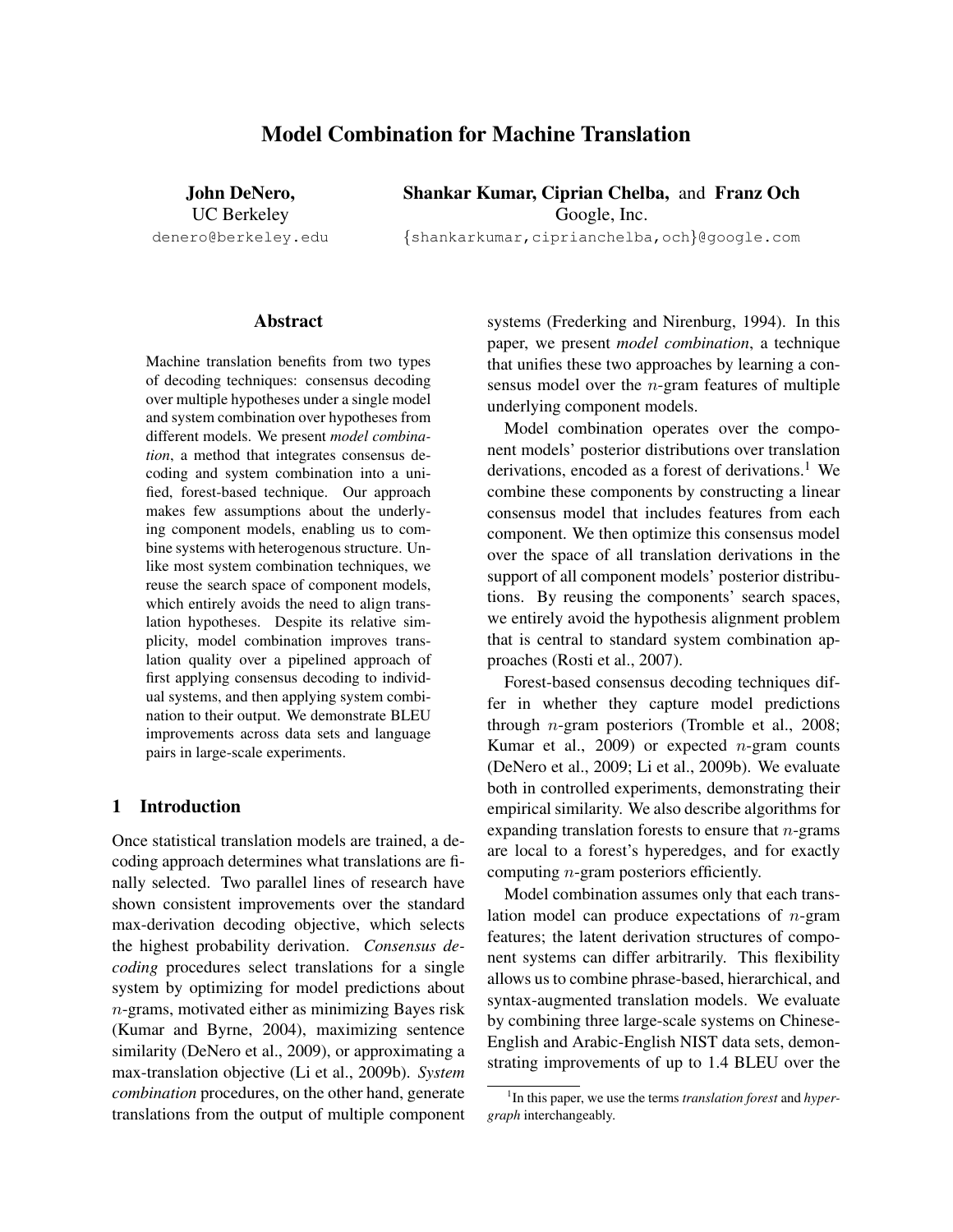



Figure 1: An example translation forest encoding two synchronous derivations for a Spanish sentence: one solid and one dotted. Nodes are annotated with their left and right unigram contexts, and hyperedges are annotated with scores  $\theta \cdot \phi(r)$  and the bigrams they introduce.

sistent improvements over a more complex multisystem pipeline that includes independent consensus best single system max-derivation baseline, and condecoding and system combination.

### 2 Model Combination

Model combination is a model-based approach to selecting translations using information from multiple component systems. Each system provides its posterior distributions over derivations  $P_i(d|f)$ , encoded as a weighted translation forest (i.e., translation hypergraph) in which hyperedges correspond to translation rule applications  $r<sup>2</sup>$ . The conditional distribution over derivations takes the form:

$$
P_i(d|f) = \frac{\exp\left[\sum_{r \in d} \theta_i \cdot \phi_i(r)\right]}{\sum_{d' \in \mathcal{D}(f)} \exp\left[\sum_{r \in d'} \theta_i \cdot \phi_i(r)\right]}
$$

where  $\mathcal{D}(f)$  is the set of synchronous derivations encoded in the forest,  $r$  iterates over rule applications in d, and  $\theta_i$  is the parameter vector for system i. The feature vector  $\phi_i$  is system specific and includes both translation model and language model features. Figure 1 depicts an example forest.

Model combination includes four steps, described below. The entire sequence is illustrated in Figure 2.

### 2.1 Computing Combination Features

The first step in model combination is to compute n-gram expectations from component system posteriors—the same quantities found in MBR, consensus, and variational decoding techniques. For an  $n$ -gram  $g$  and system  $i$ , the expectation

$$
v_i^n(g) = \mathbb{E}_{P_i(d|f)}\left[h(d,g)\right]
$$

can be either an *n*-gram expected count, if  $h(d, g)$ is the count of  $g$  in  $d$ , or the posterior probability that d contains g, if  $h(d, g)$  is an indicator function. Section 3 describes how to compute these features efficiently.

# 2.2 Constructing a Search Space

The second step in model combination constructs a hypothesis space of translation derivations, which includes all derivations present in the forests contributed by each component system. This search space  $D$  is also a translation forest, and consists of the conjoined union of the component forests. Let  $R_i$  be the root node of component hypergraph  $D_i$ . For all i, we include all of  $D_i$  in D, along with an edge from  $R_i$  to  $R$ , the root of  $D$ .  $D$  may contain derivations from different types of translation systems. However, D only contains derivations (and therefore translations) that appeared in the hypothesis space of some component system. We do not intermingle the component search spaces in any way.

### 2.3 Features for the Combination Model

The third step defines a new combination model over all of the derivations in the search space  $D$ , and then annotates  $D$  with features that allow for efficient model inference. We use a linear model over four types of feature functions of a derivation:

- 1. Combination feature functions on  $n$ -grams  $v_i^n(d) = \sum_{g \in \mathbf{N} \text{grams}(d)} v_i^n(g)$  score a derivation according to the *n*-grams it contains.
- 2. Model score feature function  $b$  gives the model score  $\theta_i \cdot \phi_i(d)$  of a derivation d under the system  $i$  that  $d$  is from.
- 3. A length feature  $\ell$  computes the word length of the target-side yield of a derivation.
- 4. A system indicator feature  $\alpha_i$  is 1 if the derivation came from system  $i$ , and 0 otherwise.

<sup>&</sup>lt;sup>2</sup>Phrase-based systems produce phrase lattices, which are instances of forests with arity 1.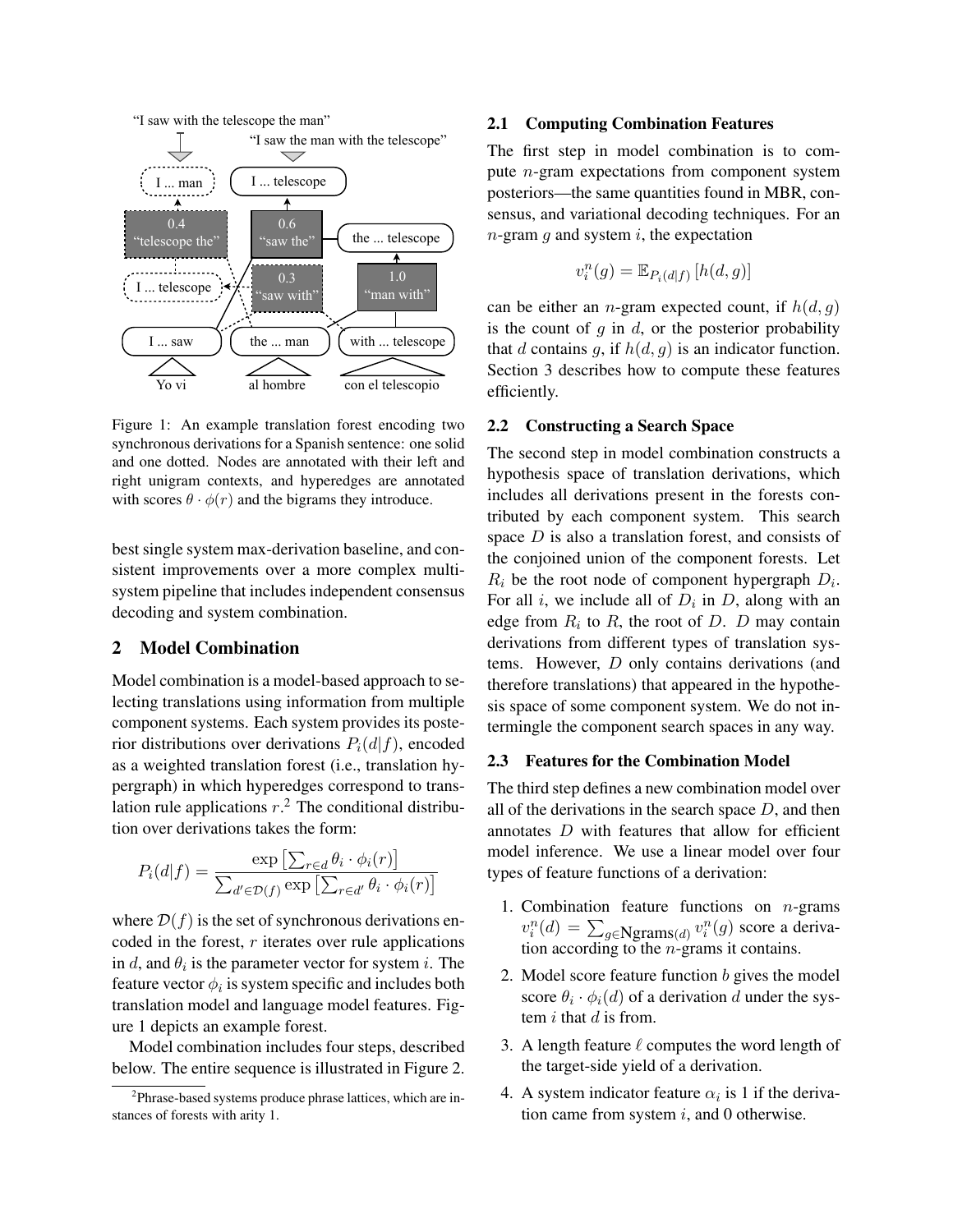All of these features are local to rule applications (hyperedges) in D. The combination features provide information sharing across the derivations of different systems, but are functions of *n*-grams, and so can be scored on any translation forest. Model score features are already local to rule applications. The length feature is scored in the standard way. System indicator features are scored only on the hyperedges from  $R_i$  to  $R$  that link each component forest to the common root.  $\frac{1}{2}$  or  $\frac{1}{2}$  is the metric of  $\frac{1}{2}$  in  $\frac{1}{2}$  is the second on any translation forest.

Scoring the joint search space D with these features involves annotating each rule application  $r$  (i.e. hyperedge) with the value of each feature.

### 2.4 Model Training and Inference

We have defined the following combination model<br> $\binom{I}{k}$  with model to a span definition of the n  $I_1$  is  $s_w(d)$  with weights w over derivations d from I different component models:

$$
\sum_{i=1}^{I} \left[ \sum_{n=1}^{4} w_i^n v_i^n(d) + w_i^{\alpha} \alpha_i(d) \right] + w^b \cdot b(d) + w^{\ell} \cdot \ell(d)
$$

Because we have assessed all of these features on *d* local rule applications, we can find the highest scor- $\alpha^*$  = arg max  $s_w(d)$  using standard d∈D max-sum (Viterbi) inference over D. *d*∈*D sw*(*d*)

We learn the weights of this consensus model using hypergraph-based minimum-error-rate training (Kumar et al., 2009). This procedure maximizes the translation quality of  $d^*$  on a held-out set, according to a corpus-level evaluation metric  $B(\cdot; e)$  that compares to a reference set e. We used BLEU, choosing  $w$  to maximize the BLEU score of the set of translations predicted by the combination model.

# 3 Computing Combination Features

The combination features  $v_i^n(d)$  score derivations from each model with the  $n$ -gram predictions of the others. These predictions sum over all derivations under a single component model to compute a posterior belief about each  $n$ -gram. In this paper, we compare two kinds of combination features, posterior probabilities and expected counts.<sup>3</sup>



Figure 2: Model combination applied to a phrase-based  $(pb)$  and a hierarchical model  $(h)$  includes four steps.  $(1)$ shows an excerpt of the bigram feature function for each component, (2) depicts the result of conjoining a phrase lattice with a hierarchical forest, (3) shows example hyperedge features of the combination model, including bigram features  $v_i^n$  and system indicators  $\alpha_i$ , and (4) gives training and decoding objectives.

Posterior probabilities represent a model's belief that the translation will contain a particular  $n$ gram at least once. They can be expressed as  $\mathbb{E}_{P(d|f)} [\delta(d,g)]$  for an indicator function  $\delta(d,g)$ that is 1 if *n*-gram  $q$  appears in derivation  $d$ . These quantities arise in approximating BLEU for latticebased and hypergraph-based minimum Bayes risk decoding (Tromble et al., 2008; Kumar et al., 2009). Expected *n*-gram counts  $\mathbb{E}_{P(d|f)}[c(d,g)]$  represent the model's belief of how many times an  $n$ -gram  $g$ will appear in the translation. These quantities appear in forest-based consensus decoding (DeNero et al., 2009) and variational decoding (Li et al., 2009b).

<sup>&</sup>lt;sup>3</sup>The model combination framework could incorporate arbitrary features on the common output space of the models, but we focus on features that have previously proven useful for consensus decoding.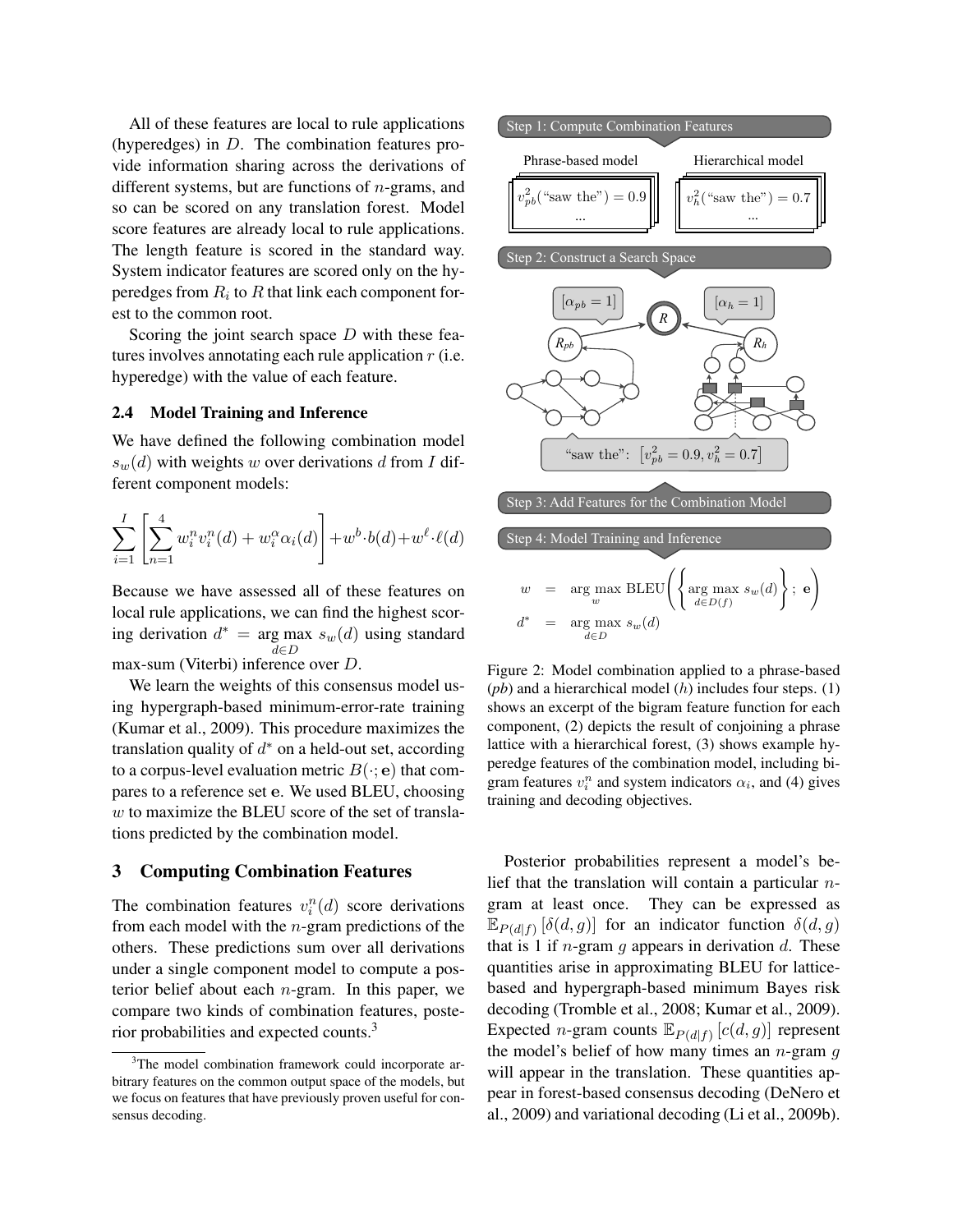Methods for computing both of these quantities appear in the literature. However, we address two outstanding issues below. In Section 5, we also compare the two quantities experimentally.

### 3.1 Computing N-gram Posteriors Exactly

Kumar et al. (2009) describes an efficient *approximate* algorithm for computing *n*-gram posterior probabilities. Algorithm 1 is an *exact* algorithm that computes all n-gram posteriors from a forest in a single inside pass. The algorithm tracks two quantities at each node *n*: regular inside scores  $\beta(n)$  and *n*-gram inside scores  $\hat{\beta}(n, q)$  that sum the scores of all derivations rooted at  $n$  that contain  $n$ -gram  $q$ .

For each hyperedge, we compute  $b(q)$ , the sum of scores for derivations that *do not* contain g (Lines 8- 11). We then use that quantity to compute the score of derivations that *do* contain g (Line 17).

|     | <b>Algorithm 1</b> Computing $n$ -gram posteriors                                       |  |  |  |
|-----|-----------------------------------------------------------------------------------------|--|--|--|
| 1:  | for $n \in N$ in topological order do                                                   |  |  |  |
| 2:  | $\beta(n) \leftarrow 0$                                                                 |  |  |  |
| 3:  | $\beta(n, g) \leftarrow 0, \forall g \in \text{Ngrams}(n)$                              |  |  |  |
| 4:  | for $r \in$ Rules $(n)$ do                                                              |  |  |  |
| 5:  | $w \leftarrow \exp[\theta \cdot \phi(r)]$                                               |  |  |  |
| 6:  | $b \leftarrow w$                                                                        |  |  |  |
| 7:  | $b(g) \leftarrow w, \forall g \in \text{Ngrams}(n)$                                     |  |  |  |
| 8:  | for $\ell \in \text{Leaves}(r)$ do                                                      |  |  |  |
| 9:  | $b \leftarrow b \times \beta(\ell)$                                                     |  |  |  |
| 10: | for $g \in \text{Ngrams}(n)$ do                                                         |  |  |  |
| 11: | $\overline{b}(g) \leftarrow \overline{b}(g) \times (\beta(\ell) - \hat{\beta}(\ell,g))$ |  |  |  |
| 12: | $\beta(n) \leftarrow \beta(n) + b$                                                      |  |  |  |
| 13: | for $g \in \text{Ngrams}(n)$ do                                                         |  |  |  |
| 14: | <b>if</b> $g \in \text{Ngrams}(r)$ then                                                 |  |  |  |
| 15: | $\hat{\beta}(n,q) \leftarrow \hat{\beta}(n,q) + b$                                      |  |  |  |
| 16: | else                                                                                    |  |  |  |
| 17: | $\hat{\beta}(n,q) \leftarrow \hat{\beta}(n,q) + b - \bar{b}(q)$                         |  |  |  |
| 18: | for $g \in \text{Ngrams}(\text{root})$ (all g in the HG) do                             |  |  |  |
| 19: | $P(g f) \leftarrow \frac{\beta(\text{root},g)}{\beta(\text{root})}$                     |  |  |  |

This algorithm can in principle compute the posterior probability of any indicator function on local features of a derivation. More generally, this algorithm demonstrates how vector-backed inside passes can compute quantities beyond expectations of local features (Li and Eisner,  $2009$ ).<sup>4</sup> Chelba and Mahajan (2009) developed a similar algorithm for lattices.

### 3.2 Ensuring  $N$ -gram Locality

DeNero et al. (2009) describes an efficient algorithm for computing n-gram expected counts from a translation forest. This method assumes *n-gram locality* of the forest, the property that any n-gram introduced by a hyperedge appears in *all* derivations that include the hyperedge. However, decoders may recombine forest nodes whenever the language model does not distinguish between  $n$ -grams due to backoff (Li and Khudanpur, 2008). In this case, a forest encoding of a posterior distribution may not exhibit n-gram locality in all regions of the search space. Figure 3 shows a hypergraph which contains nonlocal trigrams, along with its local expansion.

Algorithm 2 expands a forest to ensure  $n$ -gram locality while preserving the encoded distribution over derivations. Let a forest  $(N, R)$  consist of nodes N and hyperedges R, which correspond to rule applications. Let Rules $(n)$  be the subset of R rooted by n, and Leaves $(r)$  be the leaf nodes of rule application r. The expanded forest  $(N_e, R_e)$  is constructed by a function Reapply $(r, L)$  that applies the rule of r to a new set of leaves  $L \subset N_e$ , forming a pair  $(r', n')$ consisting of a new rule application  $r'$  rooted by  $n'$ . P is a map from nodes in N to subsets of  $N_e$  which tracks how N projects to  $N_e$ . Two nodes in  $N_e$  are identical if they have the same  $(n-1)$ -gram left and right contexts and are projections of the same node in N. The symbol  $\otimes$  denotes a set cross-product.

| <b>Algorithm 2</b> Expanding for $n$ -gram locality                   |  |  |  |  |
|-----------------------------------------------------------------------|--|--|--|--|
| 1: $N_e \leftarrow \{\}; R_e \leftarrow \{\}$                         |  |  |  |  |
| 2: for $n \in N$ in topological order do                              |  |  |  |  |
| $P(n) \leftarrow \{\}$<br>3:                                          |  |  |  |  |
| for $r \in \text{Rules}(n)$ do<br>4:                                  |  |  |  |  |
| for $L \in \bigotimes_{\ell \in \text{Leaves}(r)} [P(\ell)]$ do<br>5: |  |  |  |  |
| $r', n' \leftarrow \text{Reapply}(r, L)$<br>6:                        |  |  |  |  |
| $P(n) \leftarrow P(n) \cup \{n'\}$<br>7:                              |  |  |  |  |
| $N_e \leftarrow N_e \cup \{n'\}$<br>8:                                |  |  |  |  |
| $R_e \leftarrow R_e \cup \{r'\}$<br>9:                                |  |  |  |  |
|                                                                       |  |  |  |  |

This transformation preserves the original distribution over derivations by splitting states, but maintaining continuations from those split states by duplicating rule applications. The process is analogous to expanding bigram lattices to encode a trigram his-

<sup>4</sup> Indicator functions on derivations are not locally additive

over the rules of a derivation, even if the features they indicate are local.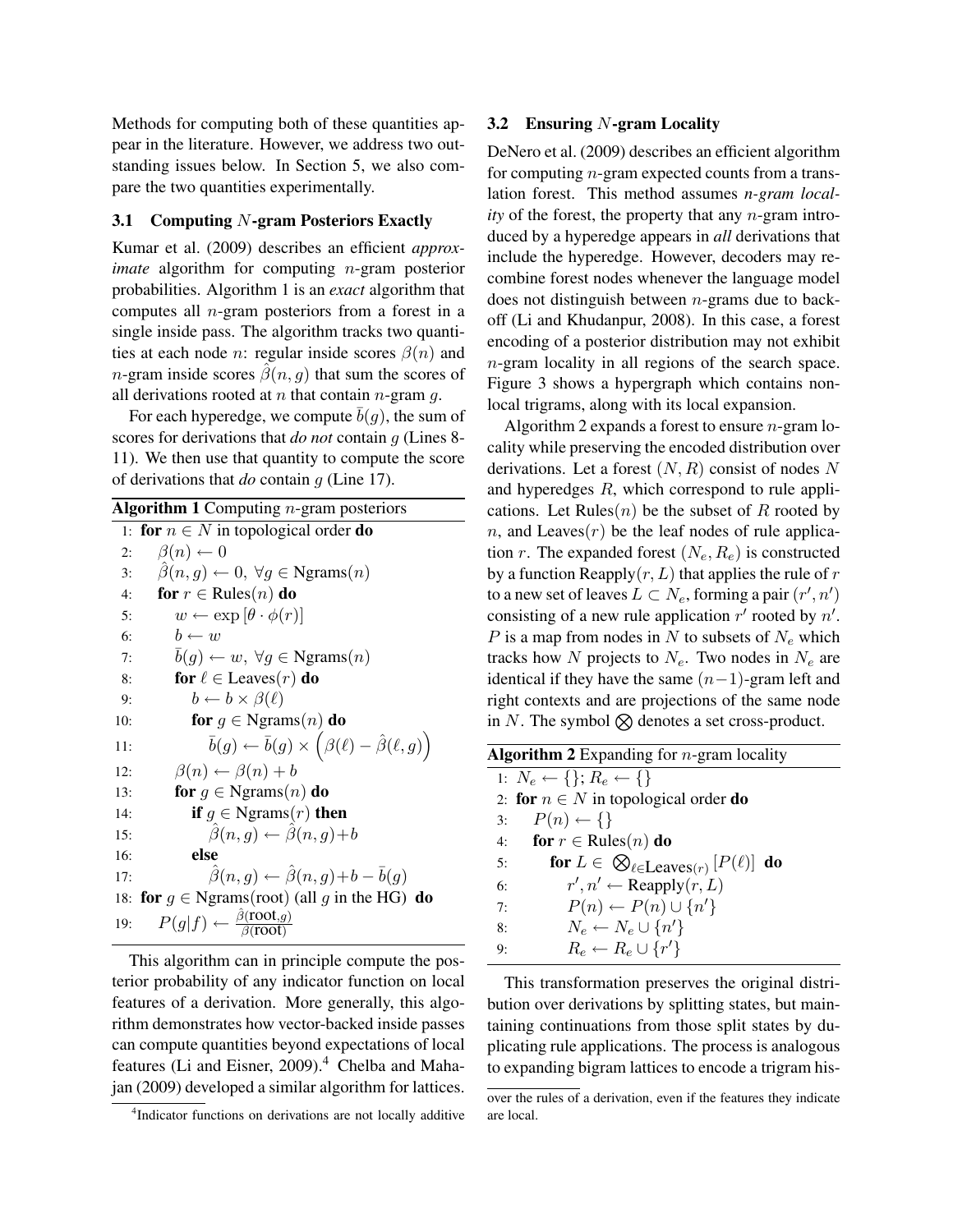

the right, states are split to enforce trigram locality. Figure 3: Hypergraph expansion ensures  $n$ -gram locality without affecting the distribution over derivations. In the left example, trigrams "green witch was" and "blue witch was" are non-local due to language model back-off. On

tory at each lattice node (Weng et al., 1998).

#### $\overline{\mathbf{v}}$ 4 Relationship to Prior Work

model combination is identical to minimum Bayes statistical Model combination is a multi-system generalization of consensus or minimum Bayes risk decoding. When only one component system is included, risk decoding over hypergraphs, as described in Kumar et al. (2009).<sup>5</sup>

#### *pb* = 0*.*9*, v*<sup>2</sup> 4.1 System Combination

*bone*, then finds an alignment  $a_i$  to the backbone for coding does lation take as input the outputs  $\{e_1, \dots, e_k\}$  of k tion object (or  $k$ -best lists thereof), typically viewed as a sequence of words. The dominant approach in the field chooses a primary translation  $e_p$  as a *back*as a sequence of words. The dominant approach in *<sup>h</sup>* = 0*.*7 System combination techniques in machine transtranslation systems, where  $e_i$  is a structured translaeach  $e_i$ . A new search space is constructed from these backbone-aligned outputs, and then a voting procedure or feature-based model predicts a final consensus translation (Rosti et al., 2007). Model combination entirely avoids this alignment problem by viewing hypotheses as  $n$ -gram occurrence vectors rather than word sequences.

> Model combination also requires less total computation than applying system combination to

consensus-decoded outputs. The best consensus decoding methods for individual systems already require the computation-intensive steps of model combination: producing lattices or forests, computing ngram feature expectations, and re-decoding to maximize a secondary consensus objective. Hence, to maximize the performance of system combination, these steps must be performed for *each* system, whereas model combination requires only one forest rescoring pass over all systems.

 $(2009)$  showed that *n*-gram posterior features are Model combination also leverages aggregate statistics from the components' posteriors, whereas system combiners typically do not. Zhao and He useful in the context of a system combination model, even when computed from k-best lists.

cedure could be applied to statistical systems that may be more appropriate in some settings. In particular, model combination is designed primarily for statistical systems that generate hypergraph outputs. Despite these advantages, system combination Model combination can in principle integrate a nonstatistical system that generates either a single hypothesis or an unweighted forest.<sup>6</sup> Likewise, the proonly generate k-best lists. However, we would not expect the same strong performance from model combination in these constrained settings.

### 4.2 Joint Decoding and Collaborative Decoding

authors characterize as joint decoding. Joint de-Liu et al. (2009) describes two techniques for combining multiple synchronous grammars, which the coding does not involve a consensus or minimum-Bayes-risk decoding objective; indeed, their best results come from standard max-derivation decoding (with a multi-system grammar). More importantly, their computations rely on a correspondence between nodes in the hypergraph outputs of different systems, and so they can only joint decode over models with similar search strategies. We combine a phrase-based model that uses left-to-right decoding with two hierarchical systems that use bottom-up decoding — a scenario to which joint decoding is not applicable. Though Liu et al. (2009) rightly point out that most models can be decoded either left-to-

<sup>&</sup>lt;sup>5</sup>We do not refer to model combination as a minimum Bayes risk decoding procedure despite this similarity because *risk* implies a belief distribution over outputs, and we now have multiple output distributions that are not necessarily calibrated. Moreover, our generalized, multi-model objective (Section 2.4) is motivated by BLEU, but not a direct approximation to it.

 ${}^{6}$ A single hypothesis can be represented as a forest, while an unweighted forest could be assigned a uniform distribution.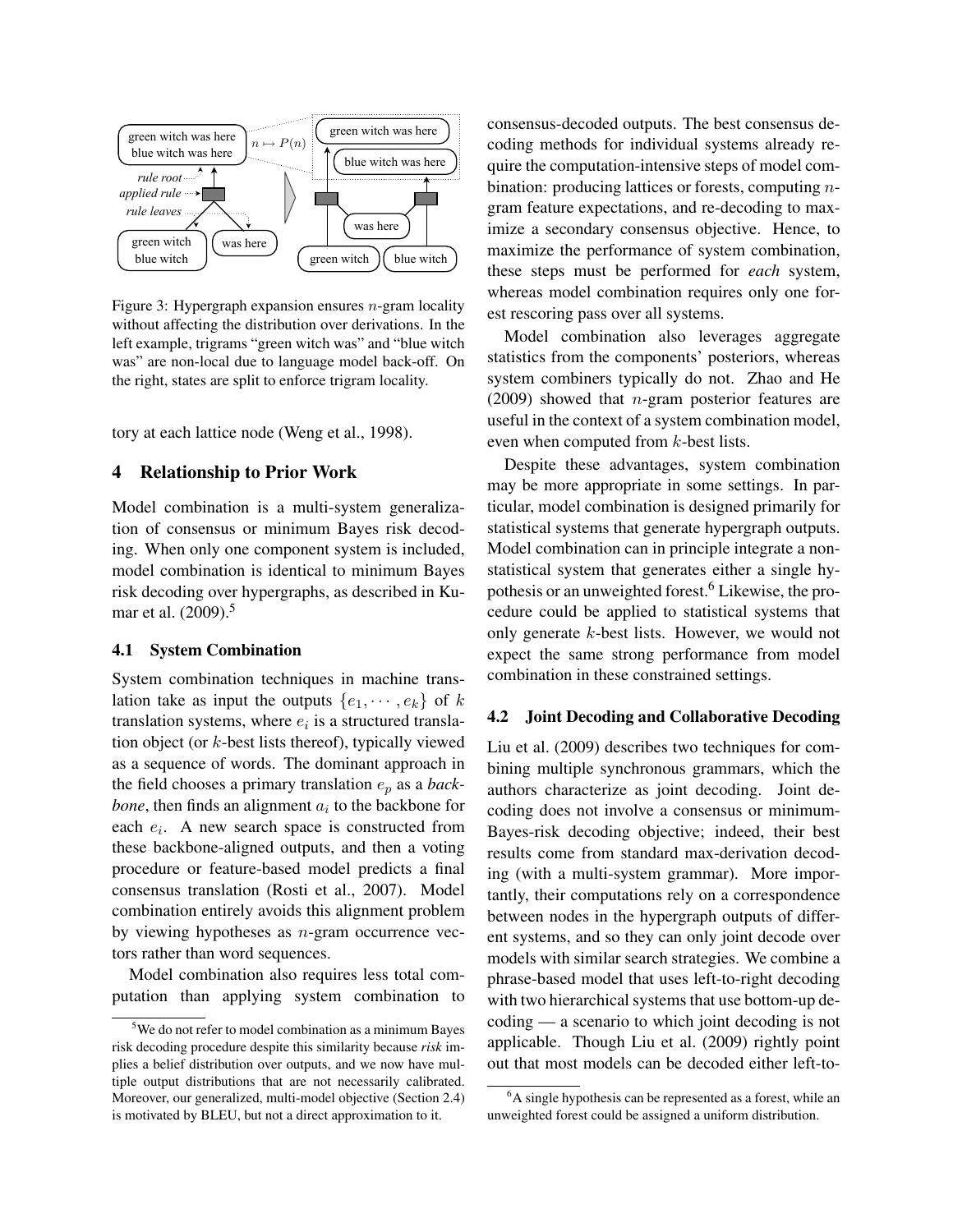right or bottom-up, such changes can have substantial implications for search efficiency and search error. We prefer to maintain the flexibility of using different search strategies in each component system.

Li et al. (2009a) is another related technique for combining translation systems by leveraging model predictions of  $n$ -gram features.  $K$ -best lists of partial translations are iteratively reranked using  $n$ gram features from the predictions of other models (which are also iteratively updated). Our technique differs in that we use no  $k$ -best approximations, have fewer parameters to learn (one consensus weight vector rather than one for each collaborating decoder) and produce only one output, avoiding an additional system combination step at the end.

# 5 Experiments

We report results on the constrained data track of the NIST 2008 Arabic-to-English (ar-en) and Chineseto-English (zh-en) translation tasks.<sup>7</sup> We train on all parallel and monolingual data allowed in the track. We use the NIST 2004 eval set (*dev*) for optimizing parameters in model combination and test on the NIST 2008 evaluation set. We report results using the IBM implementation of the BLEU score which computes the brevity penalty using the closest reference translation for each segment (Papineni et al., 2002). We measure statistical significance using 95% confidence intervals computed using paired bootstrap resampling. In all table cells (except for Table 3) systems without statistically significant differences are marked with the same superscript.

### 5.1 Base Systems

We combine outputs from three systems. Our phrase-based system is similar to the alignment template system described by Och and Ney (2004). Translation is performed using a standard leftto-right beam-search decoder. Our hierarchical systems consist of a syntax-augmented system (SAMT) that includes target-language syntactic categories (Zollmann and Venugopal, 2006) and a Hiero-style system with a single non-terminal (Chiang, 2007). Each base system yields state-of-the-art translation performance, summarized in Table 1.

|             |            | BLEU $(\% )$  |         |         |         |
|-------------|------------|---------------|---------|---------|---------|
|             |            |               | ar-en   | zh-en   |         |
| <b>Sys</b>  | Base       | nist08<br>dev |         | dev     | nist08  |
| <b>PR</b>   | MAX        | 51.6          | 43.9    | 37.7    | 25.4    |
| <b>PR</b>   | <b>MBR</b> | $52.4*$       | $44.6*$ | $38.6*$ | $27.3*$ |
| <b>PB</b>   | <b>CON</b> | $52.4*$       | $44.6*$ | $38.7*$ | $27.2*$ |
| Hiero       | MAX        | 50.9          | 43.3    | 40.0    | 27.2    |
| Hiero       | <b>MBR</b> | $51.4*$       | $43.8*$ | $40.6*$ | 27.8    |
| Hiero       | <b>CON</b> | $51.5*$       | $43.8*$ | $40.5*$ | 28.2    |
| <b>SAMT</b> | MAX        | 51.7          | 43.8    | $40.8*$ | 28.4    |
| <b>SAMT</b> | <b>MBR</b> | $52.7*$       | $44.5*$ | $41.1*$ | $28.8*$ |
| <b>SAMT</b> | <b>CON</b> | $52.6*$       | $44.4*$ | $41.1*$ | $28.7*$ |

Table 1: Performance of baseline systems.

|                        | BLEU $(\% )$   |                    |      |                    |
|------------------------|----------------|--------------------|------|--------------------|
|                        | zh-en<br>ar-en |                    |      |                    |
| Approach               | dev            | nist <sub>08</sub> | dev  | nist <sub>08</sub> |
| Best MAX system        | 51.7           | 43.9               | 40.8 | 28.4               |
| <b>Best MBR</b> system | 52.7           | 44.5               | 41.1 | $28.8*$            |
| MC Conjoin/SI          | 53.5           | 45.3               | 41.6 | $29.0*$            |

Table 2: Performance from the best single system for each language pair without consensus decoding (*Best MAX system*), the best system with minimum Bayes risk decoding (*Best MBR system*), and model combination across three systems.

For each system, we report the performance of max-derivation decoding (MAX), hypergraph-based MBR (Kumar et al., 2009), and a linear version of forest-based consensus decoding (CON) (DeNero et al., 2009). MBR and CON differ only in that the first uses  $n$ -gram posteriors, while the second uses expected  $n$ -gram counts. The two consensus decoding approaches yield comparable performance. Hence, we report performance for hypergraph-based MBR in our comparison to model combination below.

### 5.2 Experimental Results

Table 2 compares model combination (MC) to the best MAX and MBR systems. Model combination uses a conjoined search space wherein each hyperedge is annotated with 21 features:  $12 n$ -gram posterior features  $v_i^n$  computed from the PB/Hiero/SAMT forests for  $n \leq 4$ ; 4 *n*-gram posterior features  $v^n$ computed from the conjoined forest; 1 length feature  $\ell$ ; 1 feature b for the score assigned by the base model; and 3 system indicator (SI) features  $\alpha_i$  that select which base system a derivation came from. We refer to this model combination approach as MC

<sup>7</sup> http://www.nist.gov/speech/tests/mt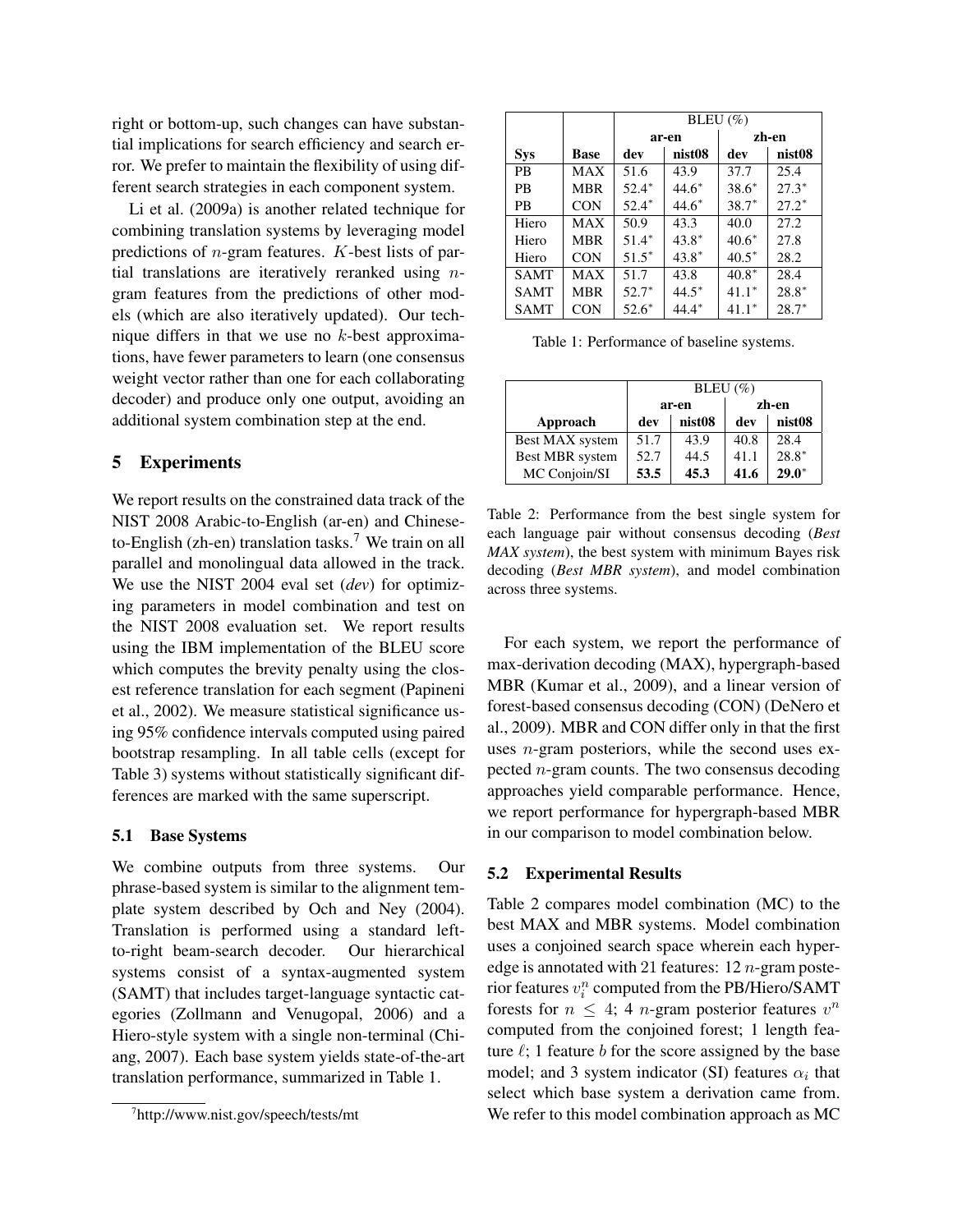|                        | BLEU $(\% )$ |                    |       |                    |  |
|------------------------|--------------|--------------------|-------|--------------------|--|
|                        |              | ar-en              | zh-en |                    |  |
| <b>Strategy</b>        | dev          | nist <sub>08</sub> | dev   | nist <sub>08</sub> |  |
| Best MBR system        | 52.7         | 44.5               | 41.1  | 28.8               |  |
| <b>MBR</b> Conjoin     | 52.3         | 44.5               | 40.5  | 28.3               |  |
| MBR Conjoin/feats-best | 52.7         | 44.9               | 41.2  | 28.8               |  |
| MBR Conjoin/SI         | 53.1         | 44.9               | 41.2  | 28.9               |  |
| MC 1-best HG           | 52.7         | 44.6               | 41.1  | 28.7               |  |
| MC Conjoin             | 52.9         | 44.6               | 40.3  | 28.1               |  |
| MC Conjoin/base/SI     | 53.5         | 45.1               | 41.2  | 28.9               |  |
| MC Conjoin/SI          | 53.5         | 45.3               | 41.6  | 29.0               |  |

Table 3: Model Combination experiments.

Conjoin/SI. Model combination improves over the single best MAX system by 1.4 BLEU in ar-en and 0.6 BLEU in zh-en, and always improves over MBR.

This improvement could arise due to multiple reasons: a bigger search space, the consensus features from constituent systems, or the system indicator features. Table 3 teases apart these contributions.

We first perform MBR on the conjoined hypergraph (MBR-Conjoin). In this case, each edge is tagged with 4 conjoined *n*-gram features  $v^n$ , along with length and base model features. MBR-Conjoin is worse than MBR on the hypergraph from the single best system. This could imply that either the larger search space introduces poor hypotheses or that the n-gram posteriors obtained are weaker. When we now restrict the  $n$ -gram features to those from the best system (MBR Conjoin/feats-best), BLEU scores increase relative to MBR-Conjoin. This implies that the  $n$ -gram features computed over the conjoined hypergraph are weaker than the corresponding features from the best system.

Adding system indicator features (MBR Conjoin+SI) helps the MBR-Conjoin system considerably; the resulting system is better than the best MBR system. This could mean that the SI features guide search towards stronger parts of the larger search space. In addition, these features provide a normalization of scores across systems.

We next do several model-combination experiments. We perform model combination using the search space of only the best MBR system (MC 1best HG). Here, the hypergraph is annotated with n-gram features from the 3 base systems, as well as length and base model features. A total of  $3 \times 4 +$  $1 + 1 = 14$  features are added to each edge. Sur-

|               |             | BLEU $(\% )$ |                    |         |                    |
|---------------|-------------|--------------|--------------------|---------|--------------------|
|               |             |              | ar-en              | zh-en   |                    |
| Approach      | <b>Base</b> | dev          | nist <sub>08</sub> | dev     | nist <sub>08</sub> |
| Sent-level    | <b>MAX</b>  | $51.8*$      | $44.4*$            | $40.8*$ | $28.2*$            |
| Word-level    | <b>MAX</b>  | $52.0*$      | $44.4*$            | $40.8*$ | $28.1*$            |
| Sent-level    | <b>MBR</b>  | $52.7^{+}$   | $44.6*$            | 41.2    | $28.8^{+}$         |
| Word-level    | <b>MBR</b>  | $52.5^{+}$   | $44.7*$            | 40.9    | $28.8^{+}$         |
| MC-conjoin-SI |             | 53.5         | 45.3               | 41.6    | $29.0^{+}$         |

Table 4: BLEU performance for different system and model combination approaches. Sentence-level and word-level system combination operate over the sentence output of the base systems, which are either decoded to maximize derivation score (MAX) or to minimize Bayes risk (MBR).

prisingly, n-gram features from the additional systems did not help select a better hypothesis within the search space of a single system.

When we expand the search space to the conjoined hypergraph (MC Conjoin), it performs worse relative to MC 1-best. Since these two systems are identical in their feature set, we hypothesize that the larger search space has introduced erroneous hypotheses. This is similar to the scenario where MBR Conjoin is worse than MBR 1-best. As in the MBR case, adding system indicator features helps (MC Conjoin/base/SI). The result is comparable to MBR on the conjoined hypergraph with SI features.

We finally add extra  $n$ -gram features which are computed from the conjoined hypergraph (MC Conjoin + SI). This gives the best performance although the gains over MC Conjoin/base/SI are quite small. Note that these added features are the same  $n$ -gram features used in MBR Conjoin. Although they are not strong by themselves, they provide additional discriminative power by providing a consensus score across all 3 base systems.

# 5.3 Comparison to System Combination

Table 4 compares model combination to two system combination algorithms. The first, which we call *sentence-level* combination, chooses among the base systems' three translations the sentence that has the highest consensus score. The second, *wordlevel* combination, builds a "word sausage" from the outputs of the three systems and chooses a path through the sausage with the highest score under a similar model (Macherey and Och, 2007). Nei-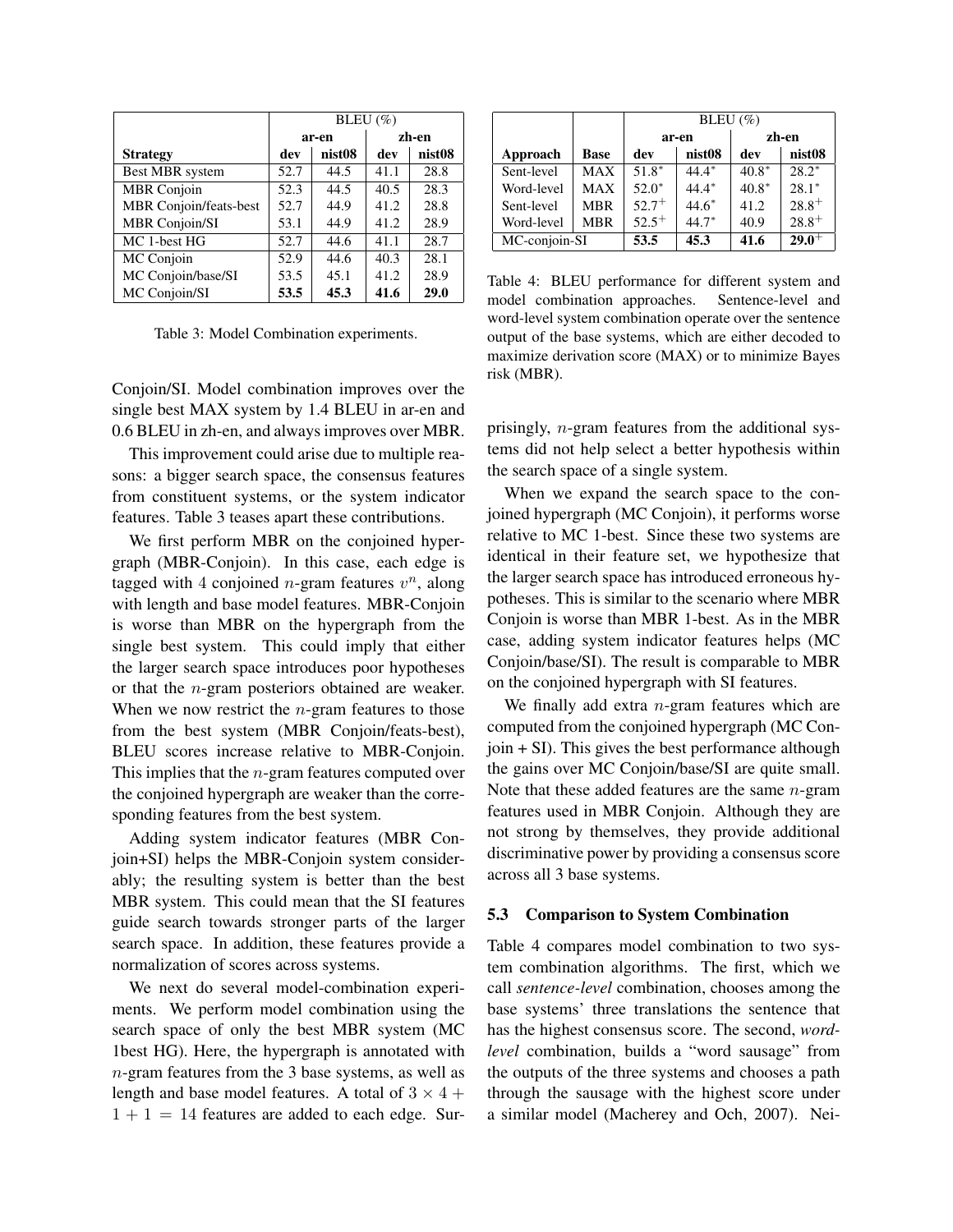|                 | BLEU $(\% )$ |                    |         |         |  |
|-----------------|--------------|--------------------|---------|---------|--|
|                 |              | ar-en              | zh-en   |         |  |
| <b>Approach</b> | dev          | nist <sub>08</sub> | dev     | nist08  |  |
| HG-expand       | $52.7*$      | $44.5*$            | $41.1*$ | 28.8*   |  |
| HG-noexpand     | $52.7*$      | $44.5*$            | $411*$  | $28.8*$ |  |

Table 5: MBR decoding on the syntax augmented system, with and without hypergraph expansion.

ther system combination technique provides much benefit, presumably because the underlying systems all share the same data, pre-processing, language model, alignments, and code base.

Comparing system combination when no consensus (i.e., minimum Bayes risk) decoding is utilized at all, we find that model combination improves upon the result by up to 1.1 BLEU points. Model combination also performs slightly better relative to system combination over MBR-decoded systems. In the latter case, system combination actually requires more computation compared to model combination; consensus decoding is performed for *each* system rather than only once for model combination. This experiment validates our approach. Model combination outperforms system combination while avoiding the challenge of aligning translation hypotheses.

# 5.4 Algorithmic Improvements

Section 3 describes two improvements to computing *n*-gram posteriors: hypergraph expansion for *n*gram locality and exact posterior computation. Table 5 shows MBR decoding with and without expansion (Algorithm 2) in a decoder that collapses nodes due to language model back-off. These results show that while expansion is necessary for correctness, it does not affect performance.

Table 6 compares exact n-gram posterior computation (Algorithm 1) to the approximation described by Kumar et al. (2009). Both methods yield identical results. Again, while the exact method guarantees correctness of the computation, the approximation suffices in practice.

# 6 Conclusion

Model combination is a consensus decoding strategy over a collection of forests produced by multiple machine translation systems. These systems can

|                   | BLEU $(\% )$ |         |         |                    |
|-------------------|--------------|---------|---------|--------------------|
|                   |              | ar-en   | zh-en   |                    |
| <b>Posteriors</b> | dev          | nist08  | dev     | nist <sub>08</sub> |
| Exact             | $52.4*$      | $44.6*$ | $38.6*$ | $27.3*$            |
| Approximate       | $52.5*$      | $44.6*$ | $38.6*$ | $27.2*$            |

Table 6: MBR decoding on the phrase-based system with either exact or approximate posteriors.

have varied decoding strategies; we only require that each system produce a forest (or a lattice) of translations. This flexibility allows the technique to be applied quite broadly. For instance, de Gispert et al. (2009) describe combining systems based on multiple source representations using minimum Bayes risk decoding—likewise, they could be combined via model combination.

Model combination has two significant advantages over current approaches to system combination. First, it does not rely on hypothesis alignment between outputs of individual systems. Aligning translation hypotheses accurately can be challenging, and has a substantial effect on combination performance (He et al., 2008). Instead of aligning hypotheses, we compute expectations of local features of  $n$ -grams. This is analogous to how BLEU score is computed, which also views sentences as vectors of n-gram counts (Papineni et al., 2002) . Second, we do not need to pick a backbone system for combination. Choosing a backbone system can also be challenging, and also affects system combination performance (He and Toutanova, 2009). Model combination sidesteps this issue by working with the conjoined forest produced by the union of the component forests, and allows the consensus model to express system preferences via weights on system indicator features.

Despite its simplicity, model combination provides strong performance by leveraging existing consensus, search, and training techniques. The technique outperforms MBR and consensus decoding on each of the component systems. In addition, it performs better than standard sentence-based or word-based system combination techniques applied to either max-derivation or MBR outputs of the individual systems. In sum, it is a natural and effective model-based approach to multi-system decoding.